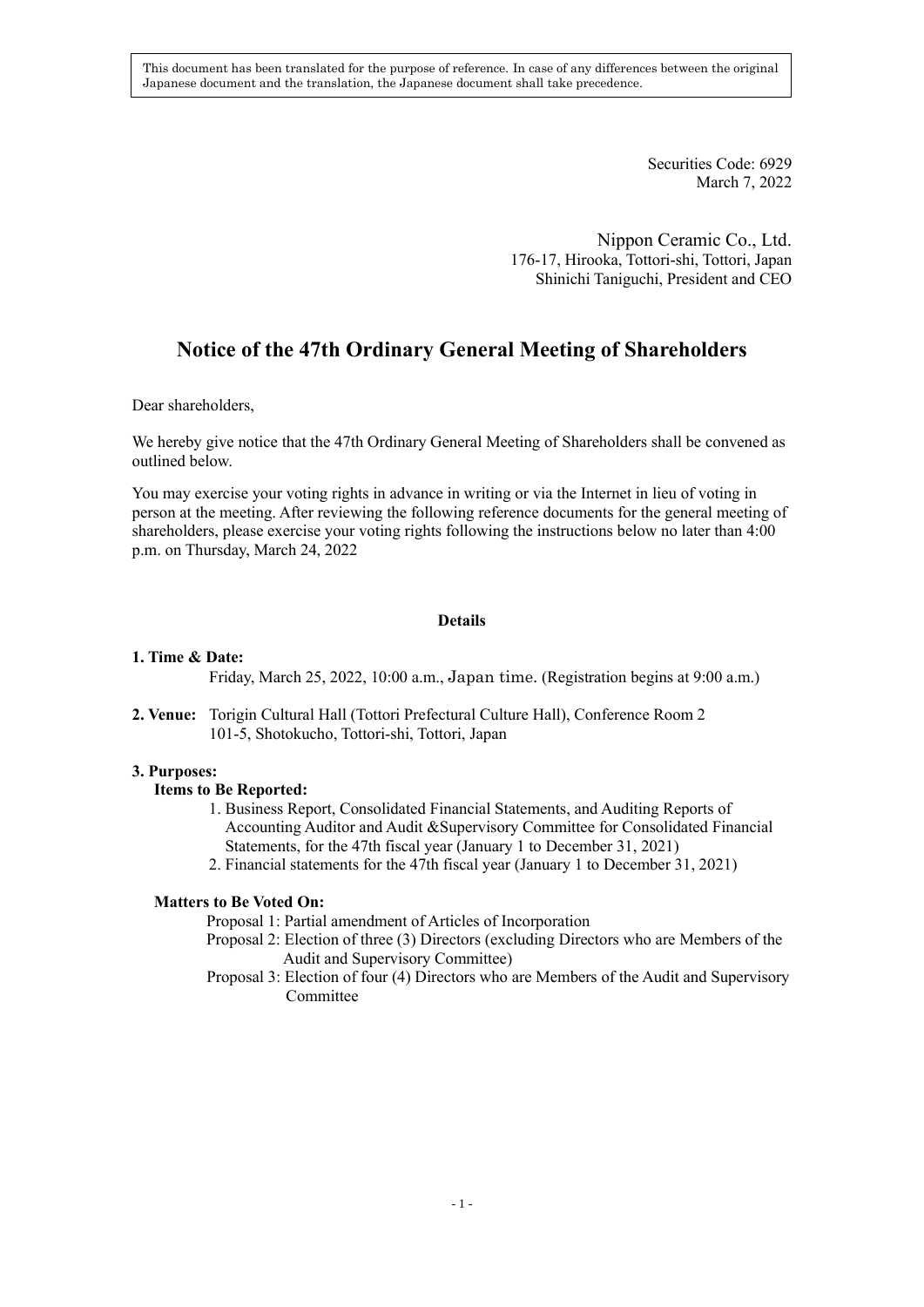#### Notes:

- \*Among the documents that are to be attached to this notice, the following have not been included because these have been posted on the Company's website, which is listed below, in accordance with legal statutes and with the provisions of Article 18 of the Company's Articles of Incorporation. Therefore, the documents attached to this notice constitute only part of the audited Consolidated Financial Statements and Business Report prepared by the Audit and Supervisory Board for the internal audit report and part of the audited Consolidated Financial Statements and other financial documents prepared by the Independent Auditor for the Independent Auditor's Report.
- ・Company structure and policy in the Business Report
- ・Consolidated Statement of Changes in Shareholders' Equity in the Consolidated Financial Statements and Notes to the Consolidated Financial Statements
- ・Statement of Changes in Shareholders' Equity in the Non-Consolidated Financial Statements and Notes to the Non-Consolidated Financial Statements

\*Attendees are requested to hand over the attached voting card at the conference hall registration desk. \*In the event that the reference documents for the General Meeting of Shareholders, the Business Report, the Consolidated Financial Statements, or the Financial Statements are revised, such revisions shall be posted on the website below.

<Requests to shareholders who attend>

- Souvenirs and beverages will not be provided this year in order to reduce the risk of infection. In addition, the briefing session after the General Meeting of Shareholders will be cancelled . Your cooperation is appreciated.
- The seats in the venue will be set apart from each other to enable social distancing. As a result, there will be fewer seats available this year compared to previous years. Please note that admission may be restricted.
- Your temperature will be checked at the entrance to the venue with a thermal imaging camera. If you feel unwell, for instance, if you have a temperature of 37.5 degrees or higher, you may be asked to refrain from entering the venue.
- Please wear a mask and use the alcohol-based hand sanitizer provided at the venue.
- Company officers and staff who attend the general meeting of shareholders will all wear masks.
- If there is any major change in the arrangements for the General Meeting of Shareholders due to future circumstances, this will be announced on the website below.

Company's website [\(https://www.nicera.co.jp/\)](https://www.nicera.co.jp/).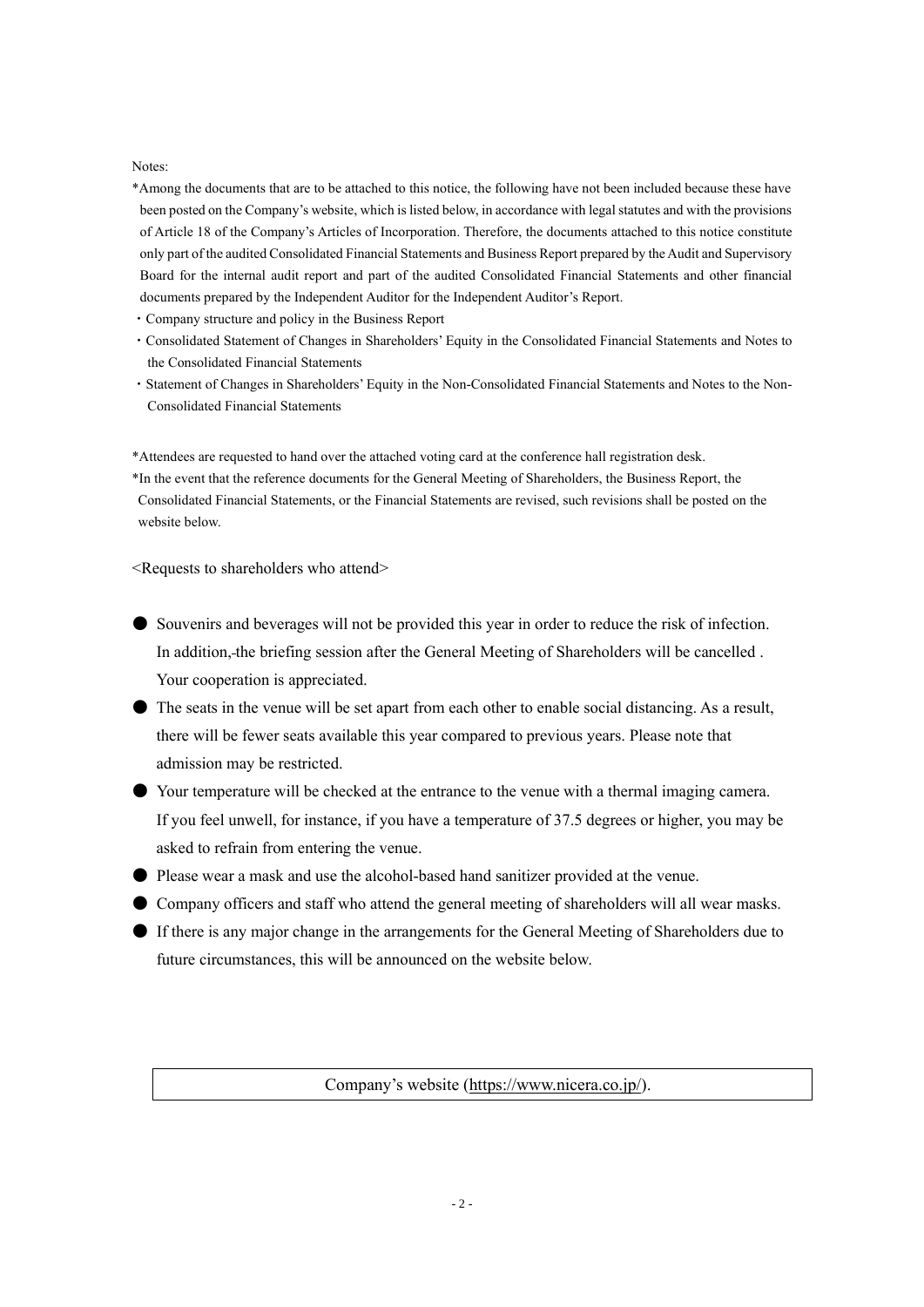

# Guidance on Exercising Voting Rights

Voting rights at General Meetings of Shareholders are important rights of you as a shareholder.

Please exercise your voting rights after reading and considering the details of the attached Reference Documents for the General Meeting of Shareholders. The following three ways to exercise your voting rights are available.



If you exercise your voting rights both in writing (by mail) and via the Internet, we will treat the latter as the effective exercise of your voting rights.If you exercise your voting rights via the Internet several times, we will treat the last exercise as the effective exercise of your voting rights.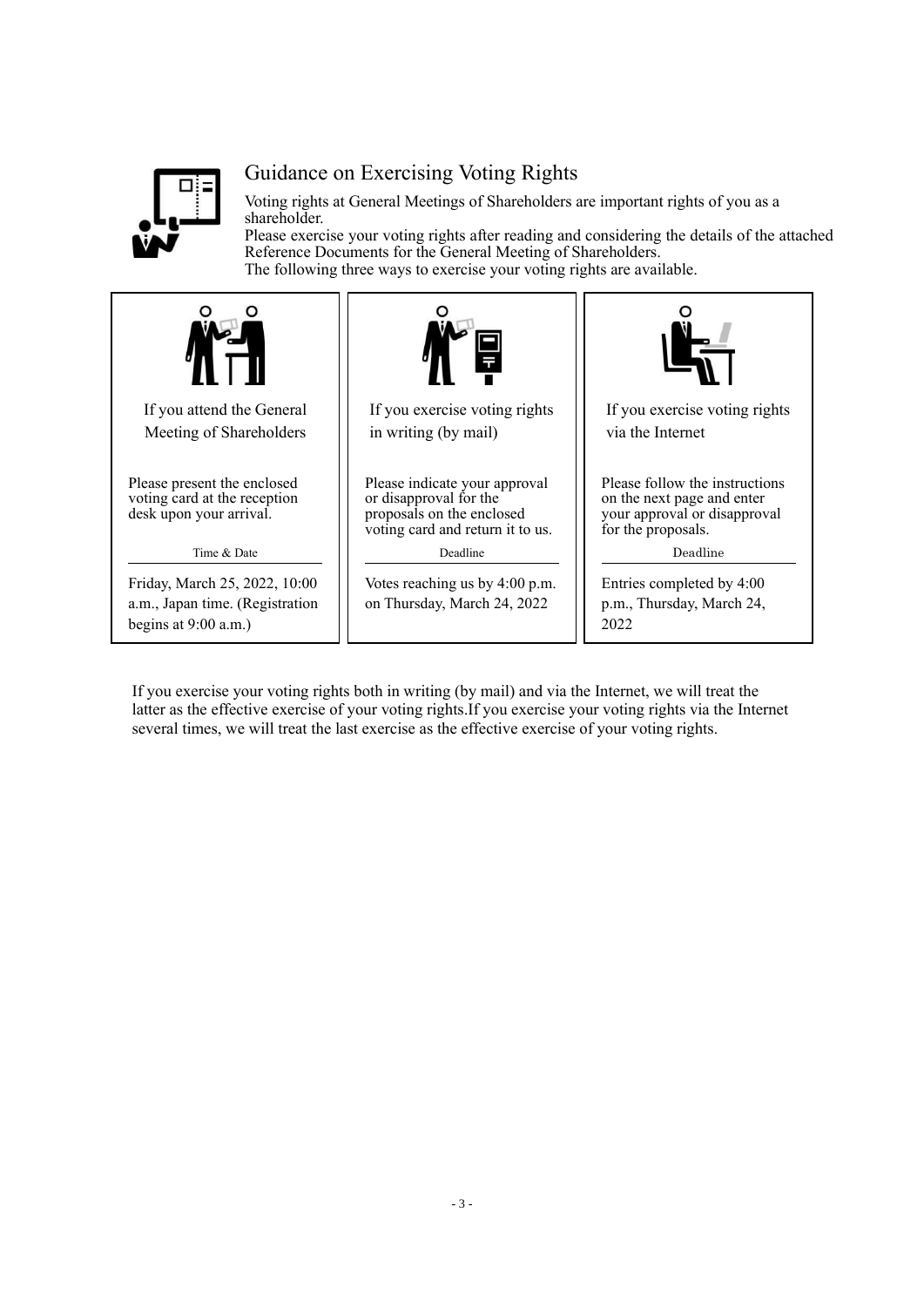# **On Voting Rights via the Internet**

| How to scan the QR code: Smart<br><b>Exercise</b>                                                                                                                                  | How to enter your voting code and<br>password                                                                                                            |
|------------------------------------------------------------------------------------------------------------------------------------------------------------------------------------|----------------------------------------------------------------------------------------------------------------------------------------------------------|
| You can log into the voting website without entering a<br>voting code and password.                                                                                                | Voting website https://www.web54.net                                                                                                                     |
| 1. Please scan the QR code on the lower right part of the<br>voting card.                                                                                                          | 1. Please access the voting website for PCs.<br>· Click Next                                                                                             |
| *QR Code is the registered trademark of DENSO WAVE<br><b>INCORPORATED.</b>                                                                                                         | 2. Please enter your voting code printed on the voting card.<br>· Enter voting code.                                                                     |
| 2. Please follow the instructions on the screen to register<br>whether you approve or disapprove of each proposal.                                                                 | · Click Login.                                                                                                                                           |
| • In Smart Exercise, exercise of voting rights may be                                                                                                                              | 3. Please enter your password printed on the voting card.<br>· Enter password                                                                            |
| carried out only once.                                                                                                                                                             | · Please set a new password that you will actually use.                                                                                                  |
| If you wish to change your vote after exercising your<br>voting rights, please access the website for PCs, log in to                                                               | · Click Register.                                                                                                                                        |
| the website by entering your voting code and password<br>printed on your voting card, and exercise your voting<br>right again.                                                     | 4. Please follow the instructions on the screen to register<br>whether you approve or disapprove of each proposal.                                       |
| *If you scan the QR code again, you can move to the PC<br>website.                                                                                                                 |                                                                                                                                                          |
| For inquiries about operation procedure for exercising voting rights<br>via the Internet using PCs, smartphones, and cell phones, please<br>contact the inquiry desk on the right. | Sumitomo Mitsui Trust Bank Securities Agency Web Support<br><b>Dedicated Dial</b><br>TEL: $0120 - 652 - 031$ (toll-free)<br>(Reception time: 9:00-21:00) |

Institutional investors are permitted to use the platform for the electronic exercise of voting rights for institutional investors operated by ICJ, Inc.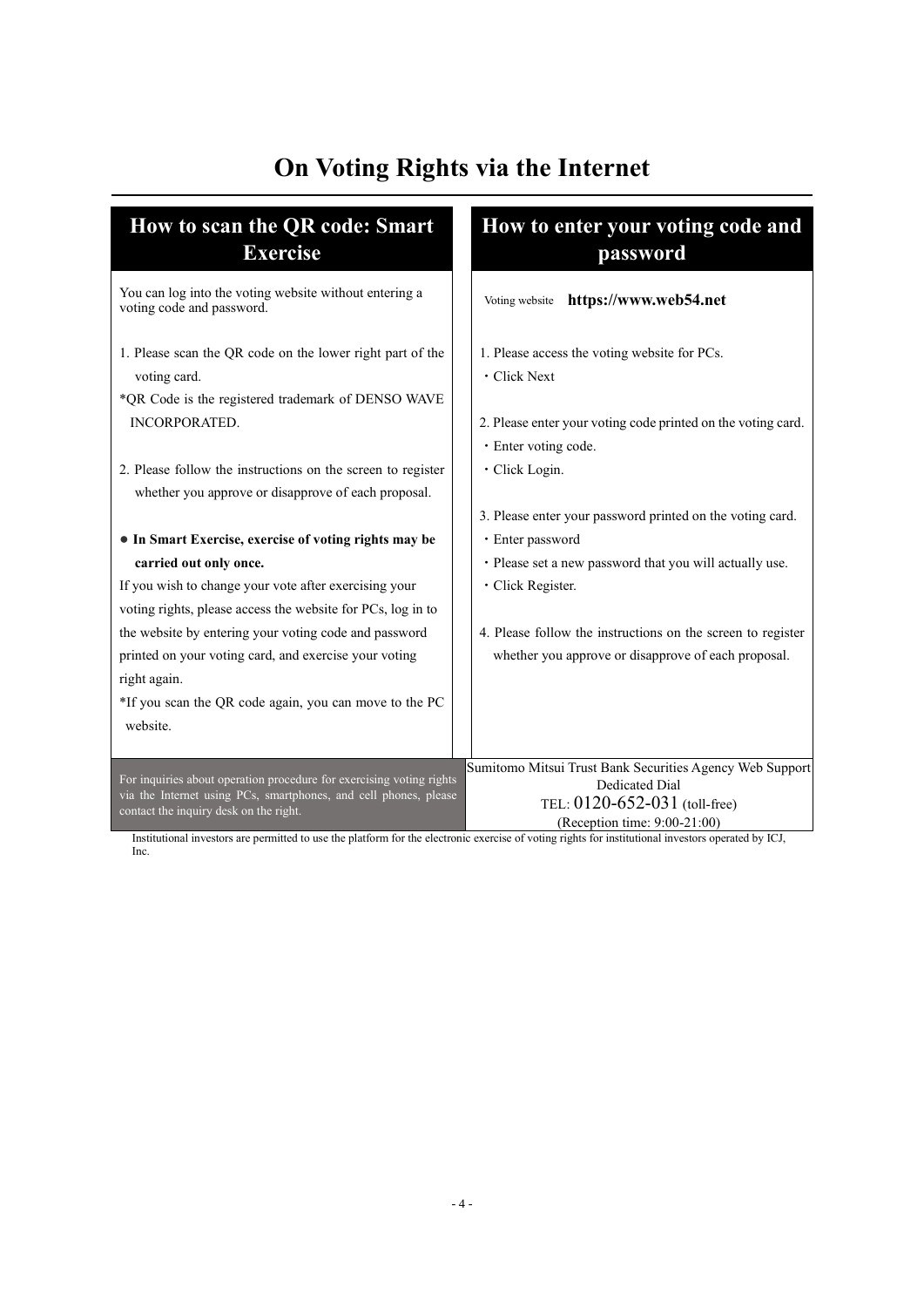# **Reference Documents for the General Meeting of Shareholders**

# **Proposal 1: Partial Amendments to the Articles of Incorporation**

# **1. Reason for proposal**

With the enforcement on September 1, 2022 of the revised provisions stipulated in the proviso of Article 1 of the Supplementary Provisions of the Act Partially Amending the Companies Act (Act No.70 of 2019), the Company proposes amending its Articles of Incorporation to prepare for the adoption of a system for the electronic provision of materials for general meetings of shareholders, as follows.

- (1) The establishment of a system for providing information on the content of general shareholder meeting materials in electronic format will be required to be specified in articles of incorporation. Accordingly, the establishment of Article 18 (Electronic Provision Measure, etc.), Paragraph 1 is proposed.
- (2) In order to limit the scope of information on documents in writing to the scope determined by the Ministry of Justice ordinance, in the case where shareholders request to receive the delivery of the said documents that describe certain matters among matters which are the content of general shareholder meeting materials in electronic format, the establishment of Article 18 (Electronic Provision Measure, etc.), Paragraph 2 is proposed.
- (3) With the introduction of a system for providing information on the content of general shareholder meeting materials in electronic format, Article 18 (Internet Disclosure and De Facto Provision of Shareholders' General Meeting Reference Documents, etc.) of the current Articles of Incorporation will be unnecessary. Accordingly, the said provisions are proposed to be deleted.
- (4) The establishment of supplementary provisions regarding the effect of the establishment and deletion of the above provisions is proposed. The said supplementary provisions shall be deleted after the expiration of specified periods.

# **2. Details of amendments**

Details of the amendments are as follows.

|                                                    | (Underlining indicates amendments)              |
|----------------------------------------------------|-------------------------------------------------|
| <b>Current Articles of Incorporation</b>           | Proposed Amendments                             |
| (Disclosure on the Internet and De Facto Provision | (Deleted)                                       |
| of Shareholders' General Meeting Reference         |                                                 |
| Documents, etc.)                                   |                                                 |
| Article 18. In conjunction with the convening of a |                                                 |
| General Meeting of Shareholders,                   |                                                 |
| information on matters that should be              |                                                 |
| described or indicated in shareholders'            |                                                 |
| general meeting reference documents,               |                                                 |
| business reports, financial statements and         |                                                 |
| consolidated financial statements shall be         |                                                 |
| deemed to have been provided to                    |                                                 |
| shareholders, if the Company discloses             |                                                 |
| such information by any Internet-based             |                                                 |
| means pursuant to the Ministry of Justice          |                                                 |
| ordinance.                                         |                                                 |
| (New provision)                                    | (Electronic Provision Measure, etc.)            |
|                                                    | Article 18. Upon convening a General Meeting of |
|                                                    | Shareholders, the Company shall take the        |
|                                                    | electronic provision measure with respect       |
|                                                    | to information that constitutes the content     |
|                                                    | of reference documents for the meeting          |
|                                                    | of shareholders, etc.                           |
|                                                    |                                                 |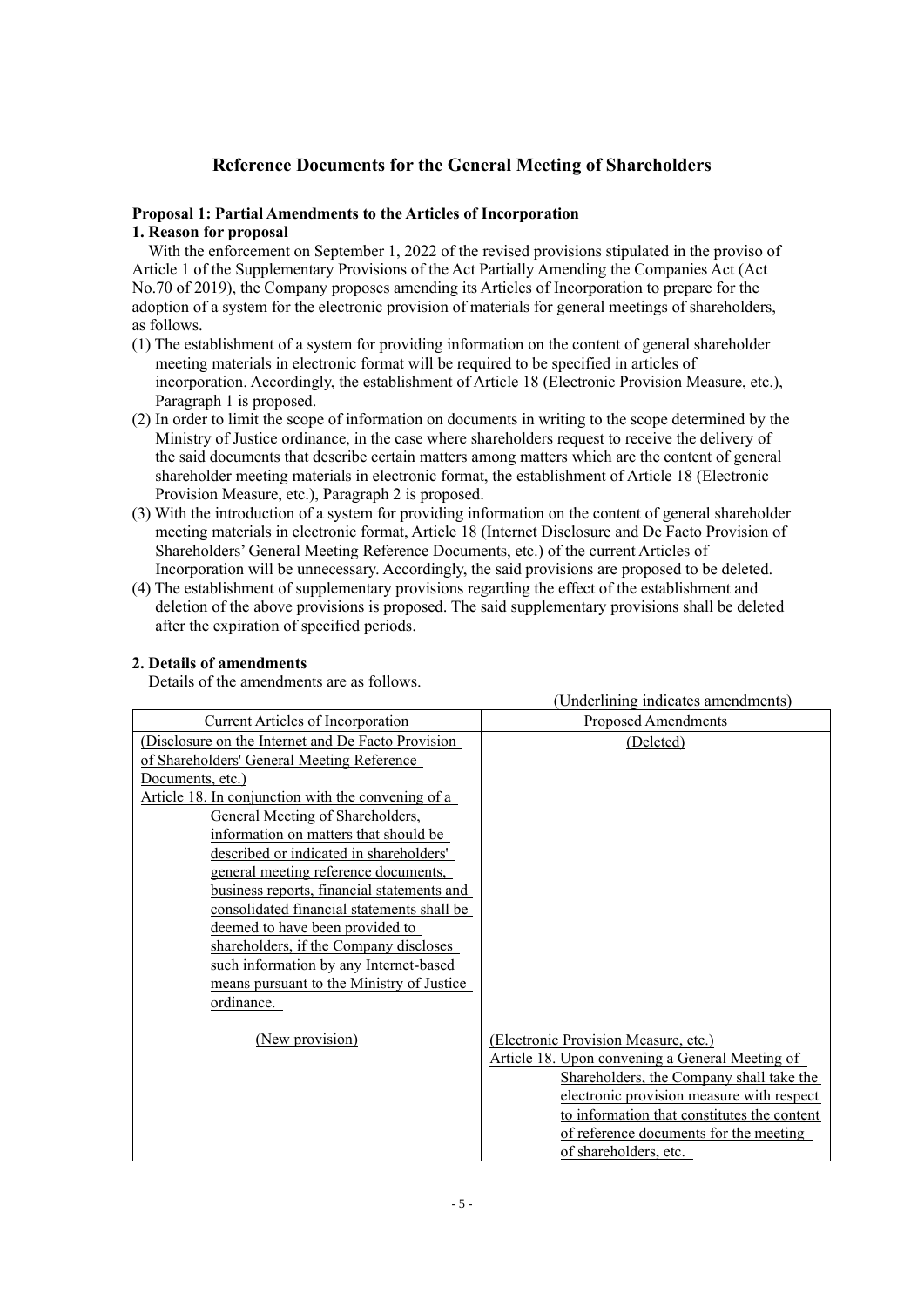| (ii) Among matters for which the electronic<br>provision measure will be taken, the<br>Company will not be required to state all<br>or part of the matters prescribed by the<br>Ministry of Justice ordinance in the<br>document that will be issued to<br>shareholders who requested the issuance of<br>the document by the record date for voting<br>rights.<br>(New provision)<br><b>Supplementary Provisions</b><br>(New provision)<br>(Transitional Measures Concerning Measures for<br>Electronic Provision, etc. of Documents)<br>1. The deletion of the current Article 18 (Disclosure<br>on the Internet and De Facto Provision of<br><b>Shareholders' General Meeting Reference</b><br>Documents, etc.) of the Articles of Incorporation<br>and the addition of Article 18 (Electronic<br>Provision Measure, etc.) of the proposed revision<br>shall take effect on September 1, 2022, the date of<br>enforcement of the revised provision in the<br>proviso of Article 1 of the Supplementary<br>Provisions of the Act Partially Amending the<br>Companies Act (Act No. 70, 2019) ("Enforcement<br>$Date$ ").<br>(ii) Notwithstanding the provisions of the preceding<br>paragraph, the current Article 18 of the Articles<br>of Incorporation shall remain in force with<br>respect to a general meeting of shareholders to be<br>held within six (6) months from the Date of<br>Enforcement.<br>(iii) These Supplementary Provisions shall be deleted<br>on the date on which six $(6)$ months have<br>elapsed from the Enforcement Date or the date<br>on which three (3) months have elapsed from the<br>date of the General Meeting of Shareholders<br>under the preceding paragraph, whichever is<br>later. |  |
|------------------------------------------------------------------------------------------------------------------------------------------------------------------------------------------------------------------------------------------------------------------------------------------------------------------------------------------------------------------------------------------------------------------------------------------------------------------------------------------------------------------------------------------------------------------------------------------------------------------------------------------------------------------------------------------------------------------------------------------------------------------------------------------------------------------------------------------------------------------------------------------------------------------------------------------------------------------------------------------------------------------------------------------------------------------------------------------------------------------------------------------------------------------------------------------------------------------------------------------------------------------------------------------------------------------------------------------------------------------------------------------------------------------------------------------------------------------------------------------------------------------------------------------------------------------------------------------------------------------------------------------------------------------------------------------------------------------------------|--|
|                                                                                                                                                                                                                                                                                                                                                                                                                                                                                                                                                                                                                                                                                                                                                                                                                                                                                                                                                                                                                                                                                                                                                                                                                                                                                                                                                                                                                                                                                                                                                                                                                                                                                                                              |  |
|                                                                                                                                                                                                                                                                                                                                                                                                                                                                                                                                                                                                                                                                                                                                                                                                                                                                                                                                                                                                                                                                                                                                                                                                                                                                                                                                                                                                                                                                                                                                                                                                                                                                                                                              |  |
|                                                                                                                                                                                                                                                                                                                                                                                                                                                                                                                                                                                                                                                                                                                                                                                                                                                                                                                                                                                                                                                                                                                                                                                                                                                                                                                                                                                                                                                                                                                                                                                                                                                                                                                              |  |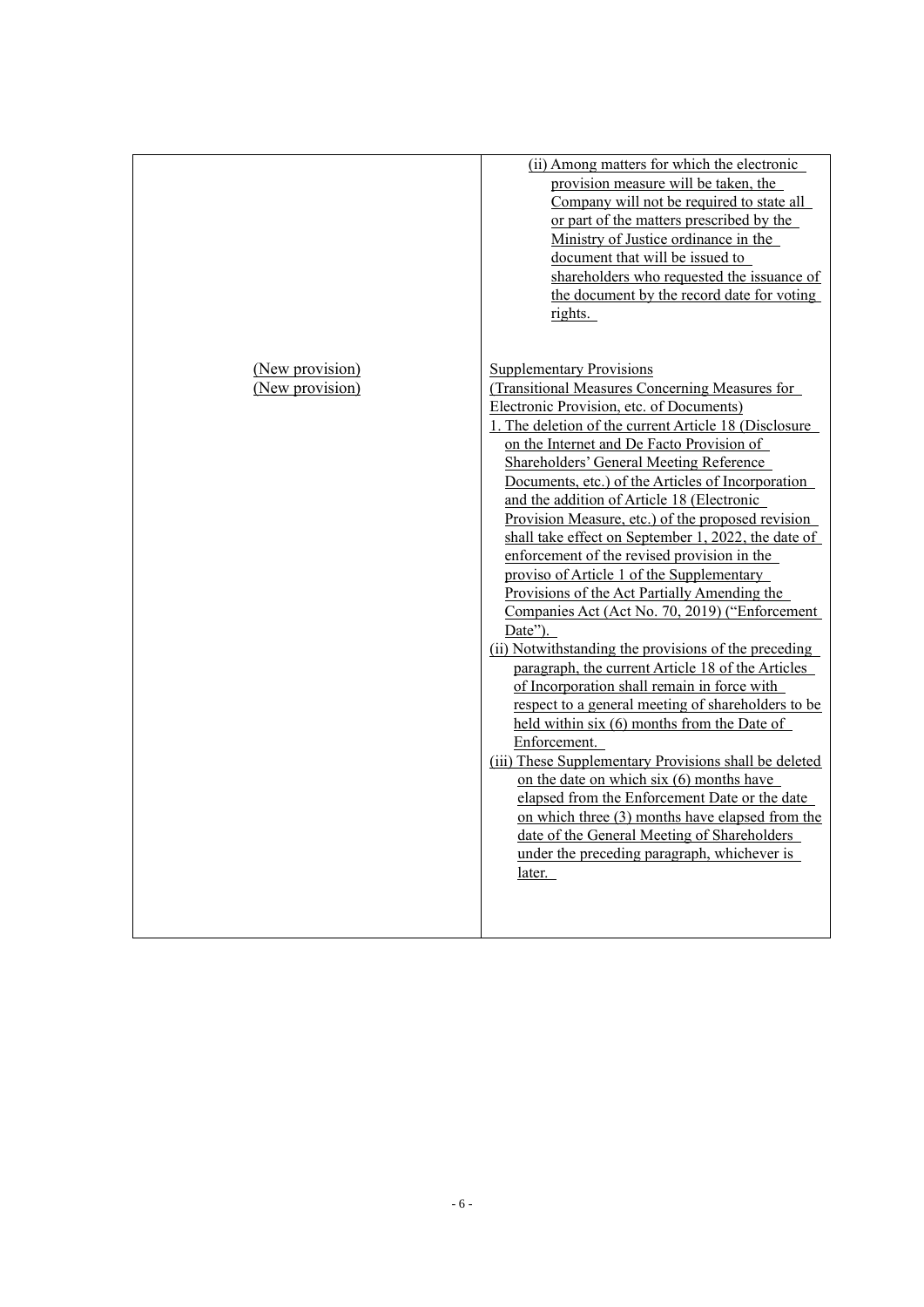# **Proposal2 : Election of three (3) Directors (excluding Directors who are Members of the Audit and Supervisory Committee)**

At the close of this General Meeting of Shareholders, the terms of office three (3) Directors (excluding Directors who are Members of the Audit and Supervisory Committee) will expire. Therefore, we propose the appointment of three (3) Directors (excluding Directors who are Members of the Audit and Supervisory Committee). Moreover, with respect to this proposal, we have received the approval of all of the Director candidates from the Audit and Supervisory Committee.

The candidates for Director (excluding Directors who are Members of the Audit and Supervisory Committee) position are as follows:

| Candi-<br>date<br>number | Name<br>(Date of birth)                                                                                                                                                                                                                                                                                                                                                                                                                                                                                                                                                 | Background, positions and responsibilities, and major concurrent                                                                                                                              | Number<br>of<br>Company<br>shares<br>owned                                                                                                                                                                                                                                                                                                                                                                                                                                                                                 |                   |  |  |
|--------------------------|-------------------------------------------------------------------------------------------------------------------------------------------------------------------------------------------------------------------------------------------------------------------------------------------------------------------------------------------------------------------------------------------------------------------------------------------------------------------------------------------------------------------------------------------------------------------------|-----------------------------------------------------------------------------------------------------------------------------------------------------------------------------------------------|----------------------------------------------------------------------------------------------------------------------------------------------------------------------------------------------------------------------------------------------------------------------------------------------------------------------------------------------------------------------------------------------------------------------------------------------------------------------------------------------------------------------------|-------------------|--|--|
| 1                        | Shinichi Taniguchi<br>(February 26, 1973)<br>[Reappointment]                                                                                                                                                                                                                                                                                                                                                                                                                                                                                                            | <b>July 1996</b><br>March 2002<br>April 2002<br>January 2003<br>March 2006<br>March 2009<br>April 2011<br>February 2012<br>February 2014                                                      | Joined the Company<br>Director of the Company<br>Concurrently, Executive Officer of the<br>Company (Current position)<br>General Manager, Shanghai Nicera Sensor Co.,<br>Ltd.<br>Senior Managing Director of the Company<br>Representative Director of the Company<br>(Current position)<br>Concurrently, Head of the General Affairs<br>Department of the Company (Current position)<br>Concurrently, Head of the Corporate Planning<br>Division of the Company<br>President and CEO of the Company (Current<br>position) | 455,225<br>shares |  |  |
|                          |                                                                                                                                                                                                                                                                                                                                                                                                                                                                                                                                                                         | [Other major concurrent positions]<br>President and CEO, Taniguchi Kosan Co., Ltd.<br>President and CEO, Nicera Kosan Co., Ltd.<br>Chairperson, Kunshan Nicera Electrical Appliance Co., Ltd. |                                                                                                                                                                                                                                                                                                                                                                                                                                                                                                                            |                   |  |  |
|                          | [Reasons for Nomination]<br>Mr. Shinichi Taniguchi has a wealth of experience in all areas of the Company, including production,<br>development, sales, and overseas operations. He has led the Company as Representative Director since<br>2009, during which he guided the Group's management team and worked diligently to develop the<br>Group's business. We nominate him as a candidate for reelection as Director because his wealth of<br>experience and knowledge is deemed to be essential to the sustained improvement of the corporate value<br>of Company. |                                                                                                                                                                                               |                                                                                                                                                                                                                                                                                                                                                                                                                                                                                                                            |                   |  |  |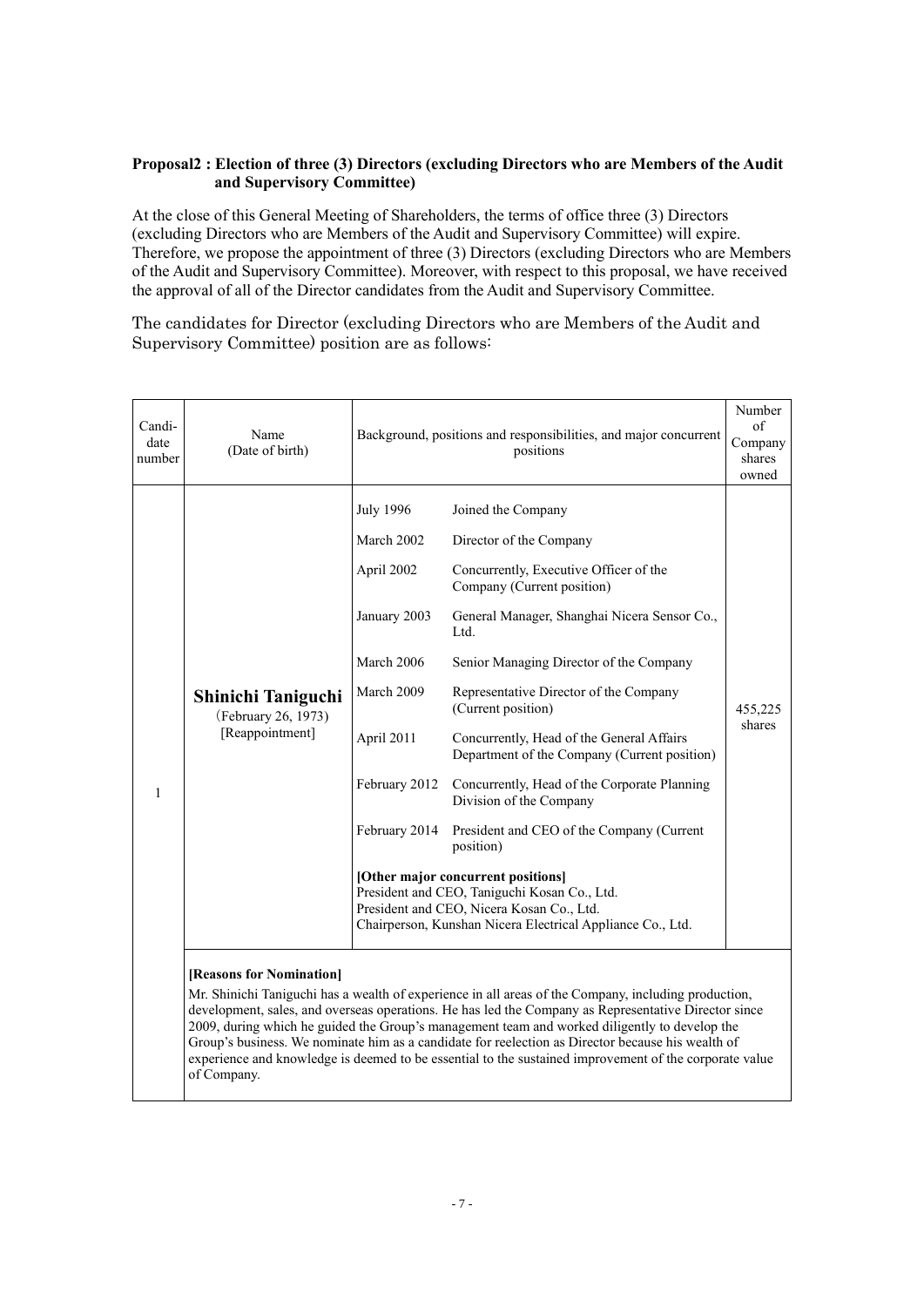| Candi-<br>date<br>number | Name<br>(Date of birth)                                                                                                                                                                                                                                                                                                                                                            |                                                 | Background, positions and responsibilities, and major concurrent<br>positions                                                                                                                                                                                                                                                                                                                                                               |                 |  |
|--------------------------|------------------------------------------------------------------------------------------------------------------------------------------------------------------------------------------------------------------------------------------------------------------------------------------------------------------------------------------------------------------------------------|-------------------------------------------------|---------------------------------------------------------------------------------------------------------------------------------------------------------------------------------------------------------------------------------------------------------------------------------------------------------------------------------------------------------------------------------------------------------------------------------------------|-----------------|--|
|                          |                                                                                                                                                                                                                                                                                                                                                                                    | June 1992                                       | Joined the Company                                                                                                                                                                                                                                                                                                                                                                                                                          |                 |  |
|                          |                                                                                                                                                                                                                                                                                                                                                                                    | April 2000                                      | General Manager, Technology Group, Module<br>Department                                                                                                                                                                                                                                                                                                                                                                                     |                 |  |
|                          |                                                                                                                                                                                                                                                                                                                                                                                    | April 2007                                      | Executive Officer in charge of the Module<br>Department of the Company                                                                                                                                                                                                                                                                                                                                                                      |                 |  |
|                          | Eiki Fujiwara<br>(November 18, 1961)<br>[Reappointment]                                                                                                                                                                                                                                                                                                                            | March 2016                                      | Concurrently, Director and Executive Officer of<br>the Company (Current positions)                                                                                                                                                                                                                                                                                                                                                          | 1,000<br>shares |  |
| $\overline{2}$           |                                                                                                                                                                                                                                                                                                                                                                                    | January 2017                                    | Head of the Module Department, Infrared<br>Sensor Department, MEMS Research<br>Department, and Module and Infrared Sensor<br>Sales Management Department of the Company<br>Head of the Infrared Sensor Department of the                                                                                                                                                                                                                    |                 |  |
|                          |                                                                                                                                                                                                                                                                                                                                                                                    | <b>July 2018</b><br>Company (Current positions) |                                                                                                                                                                                                                                                                                                                                                                                                                                             |                 |  |
|                          | [Reasons for Nomination]                                                                                                                                                                                                                                                                                                                                                           |                                                 | Mr. Eiki Fujiwara, as the head of the Infrared Sensor Department and Module and IR sensor sales department<br>has been contributing to the growth of the Company's sales and profits through his work in research and<br>development. We nominate him as a candidate for reelection as Director because his wealth of experience<br>and knowledge is deemed to be essential to the sustained improvement of the corporate value of Company. |                 |  |
|                          |                                                                                                                                                                                                                                                                                                                                                                                    | April 1987                                      | Joined San-in Godo Bank                                                                                                                                                                                                                                                                                                                                                                                                                     |                 |  |
|                          |                                                                                                                                                                                                                                                                                                                                                                                    | March 2013                                      | Director of the Company (Current position)                                                                                                                                                                                                                                                                                                                                                                                                  |                 |  |
|                          | Haruko Kawasaki<br>(November 8, 1964)                                                                                                                                                                                                                                                                                                                                              | January 2014                                    | Resigned from San-in Godo Bank                                                                                                                                                                                                                                                                                                                                                                                                              | 465,200         |  |
| 3                        | [Reappointment]                                                                                                                                                                                                                                                                                                                                                                    | March 2019                                      | Head of the Corporate Planning Division of the<br>Company(Current position)                                                                                                                                                                                                                                                                                                                                                                 | shares          |  |
|                          | [Reasons for Nomination]<br>Ms. Haruko Kawasaki has long experience working for a financial institution and possesses considerable<br>knowledge of finance and accounting. We nominate her as a candidate for reelection as Director because<br>her wealth of experience and knowledge is deemed to be essential to the sustained improvement of the<br>corporate value of Company |                                                 |                                                                                                                                                                                                                                                                                                                                                                                                                                             |                 |  |

Note: There are no conflicts of interest between the Company and any of the candidates.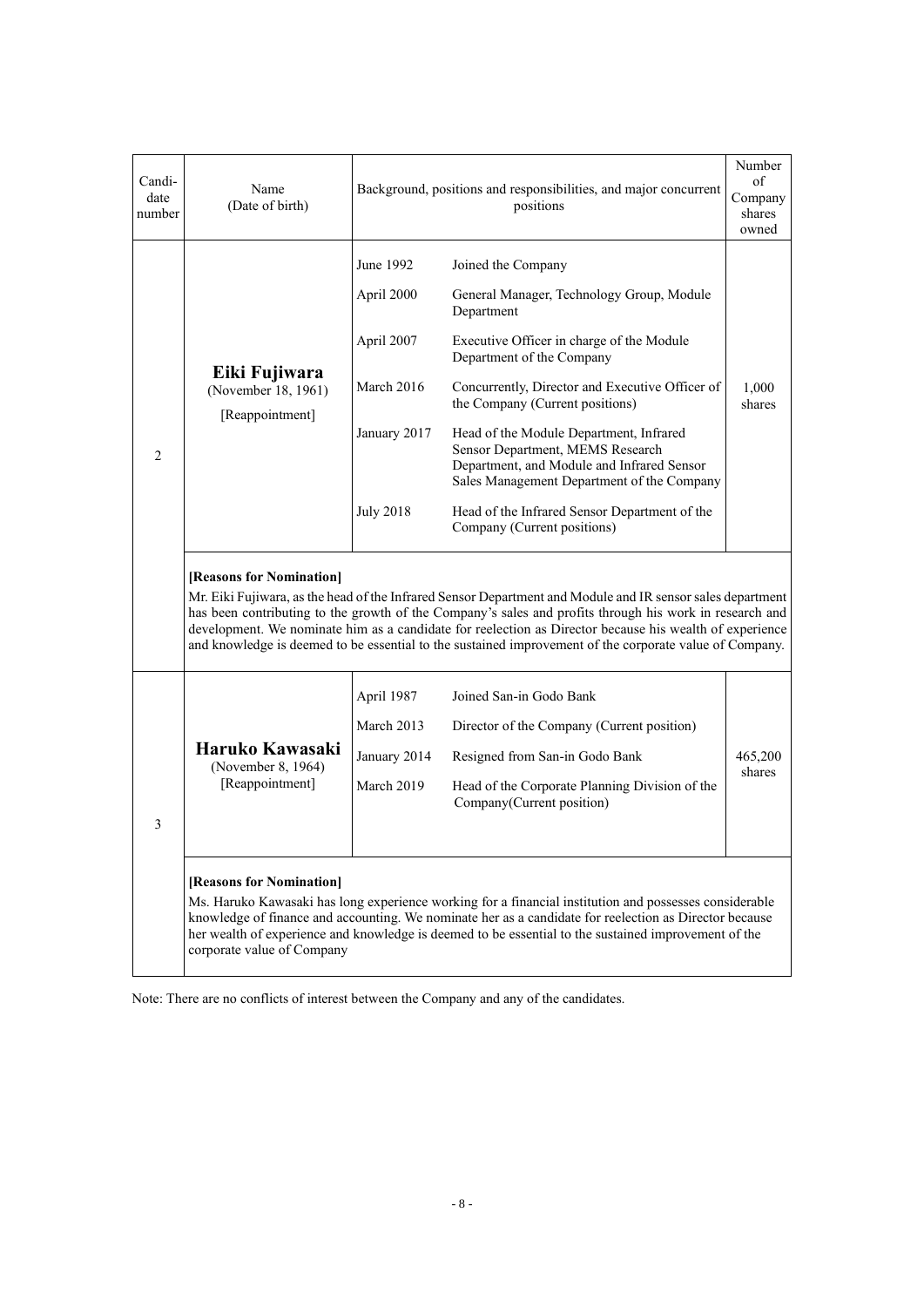# **Proposal 3: Election of four (4) Directors who are Members of the Audit and Supervisory Committee**

At the close of this General Meeting of Shareholders, the terms of office of the four (4) Directors who are Members of the Audit and Supervisory Committee will expire. Therefore, we propose the appointment of the four candidates who are Members of the Audit and Supervisory Committee as Directors. Furthermore, this proposal has received the endorsement of the Audit and Supervisory Committee.

The candidates for the position of Director who are Members of the Audit and Supervisory Committee are as follows.

| Candi-<br>date<br>number | Name<br>(Date of birth)                                      |                                                                         | Background, positions and responsibilities, and major concurrent<br>positions                                                                                                                                                                                                                                                                                                                               |               |  |
|--------------------------|--------------------------------------------------------------|-------------------------------------------------------------------------|-------------------------------------------------------------------------------------------------------------------------------------------------------------------------------------------------------------------------------------------------------------------------------------------------------------------------------------------------------------------------------------------------------------|---------------|--|
| 1                        | Kazuhito Ichikawa<br>(December 25, 1963)<br>[Reelection]     | March 1987<br>June 2012<br>December 2014<br>December 2015<br>March 2016 | Joined the Company<br>General Manager, Procurement Department,<br>Sensor Department of the Company<br>General Manager, Production Department,<br>Ultrasonic Sensor Department of the<br>Company<br>General Manager, Improvement Promotion<br>Department, Ultrasonic Sensor Department of<br>the Company<br>Director of the Company (Member of the<br>Audit and Supervisory Committee) (Current<br>position) | 239<br>shares |  |
|                          | [Reasons for Nomination]<br>business affairs of the Company. |                                                                         | Mr. Kazuhito Ichikawa has a wealth of experience in production and in improving business for the<br>Company. We nominate him as a candidate for reelection as a Director and Member of the Audit and<br>Supervisory Committee because his knowledge and experience make him suitably qualified to oversee the                                                                                               |               |  |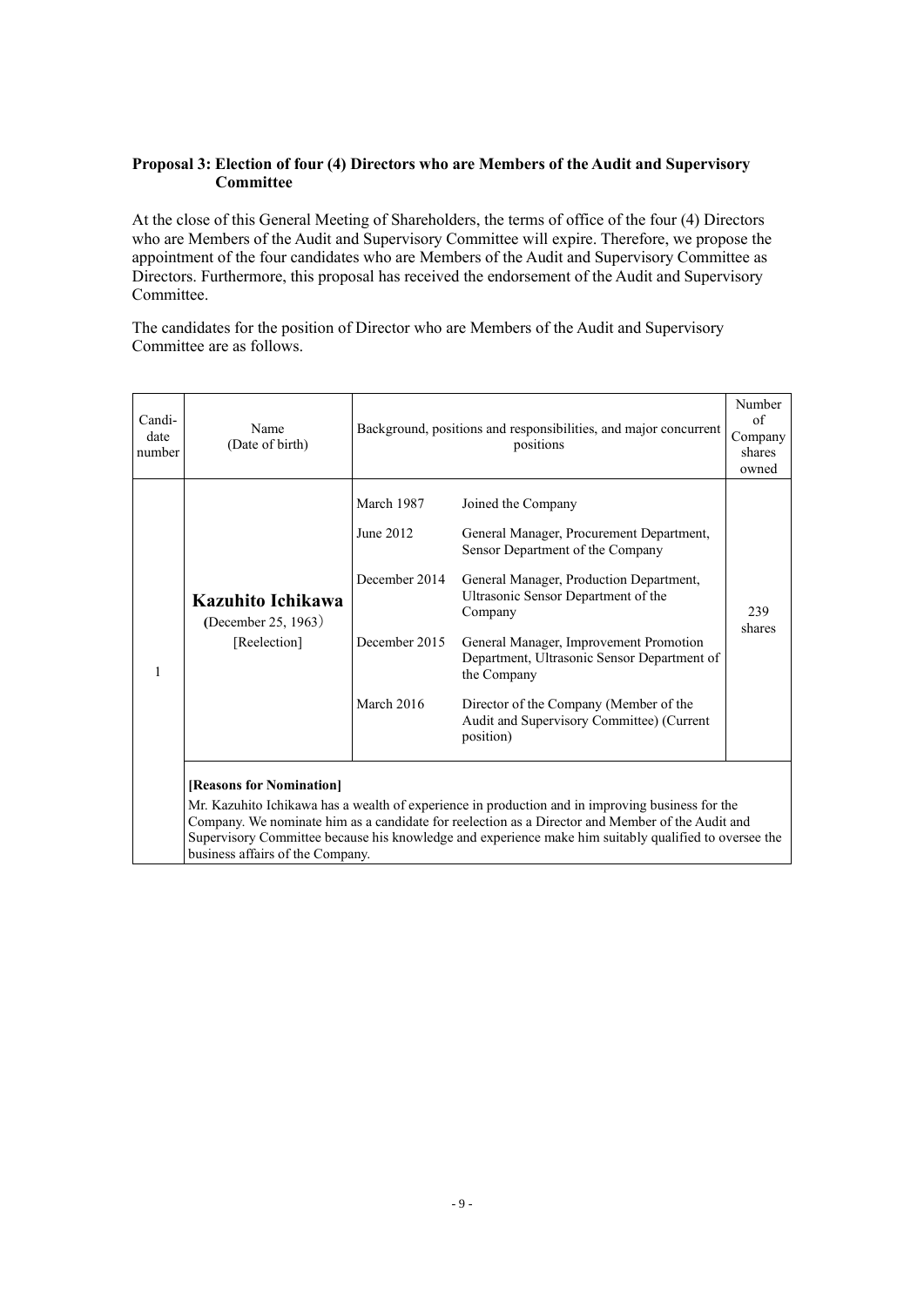| Candi-<br>date<br>number | Name<br>(Date of birth)                                 | Background, positions and responsibilities, and major concurrent | Number<br>of<br>Company<br>shares<br>owned                                                                                                                                                                                                                                                                                                                                                                                                                                                                                                                                                                                                                                                                                                                                                                                                                          |  |  |
|--------------------------|---------------------------------------------------------|------------------------------------------------------------------|---------------------------------------------------------------------------------------------------------------------------------------------------------------------------------------------------------------------------------------------------------------------------------------------------------------------------------------------------------------------------------------------------------------------------------------------------------------------------------------------------------------------------------------------------------------------------------------------------------------------------------------------------------------------------------------------------------------------------------------------------------------------------------------------------------------------------------------------------------------------|--|--|
|                          |                                                         | May 1973                                                         | Founded Yasuaki Tamura Law Office<br>(Current position)                                                                                                                                                                                                                                                                                                                                                                                                                                                                                                                                                                                                                                                                                                                                                                                                             |  |  |
|                          |                                                         | April 1988                                                       | Chairperson, Tottori Bar Association;<br>Governor, Japan Federation of Bar<br>Associations                                                                                                                                                                                                                                                                                                                                                                                                                                                                                                                                                                                                                                                                                                                                                                          |  |  |
|                          | Yasuaki Tamura<br>(January 16, 1934)                    | April 2012                                                       | Member, Election Board, Japan Federation of<br>Bar Associations (Current position)                                                                                                                                                                                                                                                                                                                                                                                                                                                                                                                                                                                                                                                                                                                                                                                  |  |  |
|                          | [Reelection]<br>[External]<br>[Independent Director]    | March 2013                                                       | Auditor of the Company                                                                                                                                                                                                                                                                                                                                                                                                                                                                                                                                                                                                                                                                                                                                                                                                                                              |  |  |
|                          |                                                         | March 2014                                                       | Director of the Company                                                                                                                                                                                                                                                                                                                                                                                                                                                                                                                                                                                                                                                                                                                                                                                                                                             |  |  |
| $\overline{c}$           |                                                         | March 2016                                                       | as Director of the Company (Audit and<br>Supervisory Committee Member) (Current<br>position)                                                                                                                                                                                                                                                                                                                                                                                                                                                                                                                                                                                                                                                                                                                                                                        |  |  |
|                          |                                                         |                                                                  | [Years of service as an External Director]<br>Eight $(8)$ years (of which, $Six(6)$ years as a Director and Member<br>of the Audit and Supervisory Committee)                                                                                                                                                                                                                                                                                                                                                                                                                                                                                                                                                                                                                                                                                                       |  |  |
|                          | [Reasons for nomination and overview of expected roles] |                                                                  |                                                                                                                                                                                                                                                                                                                                                                                                                                                                                                                                                                                                                                                                                                                                                                                                                                                                     |  |  |
|                          | as outside officer.                                     |                                                                  | Mr. Yasuaki Tamura has extensive knowledge and experience as an attorney. We nominate him as a<br>candidate for reelection as Outside Director as we expect him to provide oversight of the execution of<br>duties of Directors, advice, etc. from professional perspectives, especially on legal affairs, utilizing his<br>wealth of knowledge. If the proposition is approved, we expect him to be involved in the selection of<br>officers of the Company and the determination of officers' remuneration, etc. from a neutral and objective<br>perspective as a member of the Remuneration Committee and a member of the Nomination Committee.<br>For the reasons described above, we made the decision that Mr. Tamura could adequately carry out his<br>assignment as Outside Director, even though he has never been involved in corporate management except |  |  |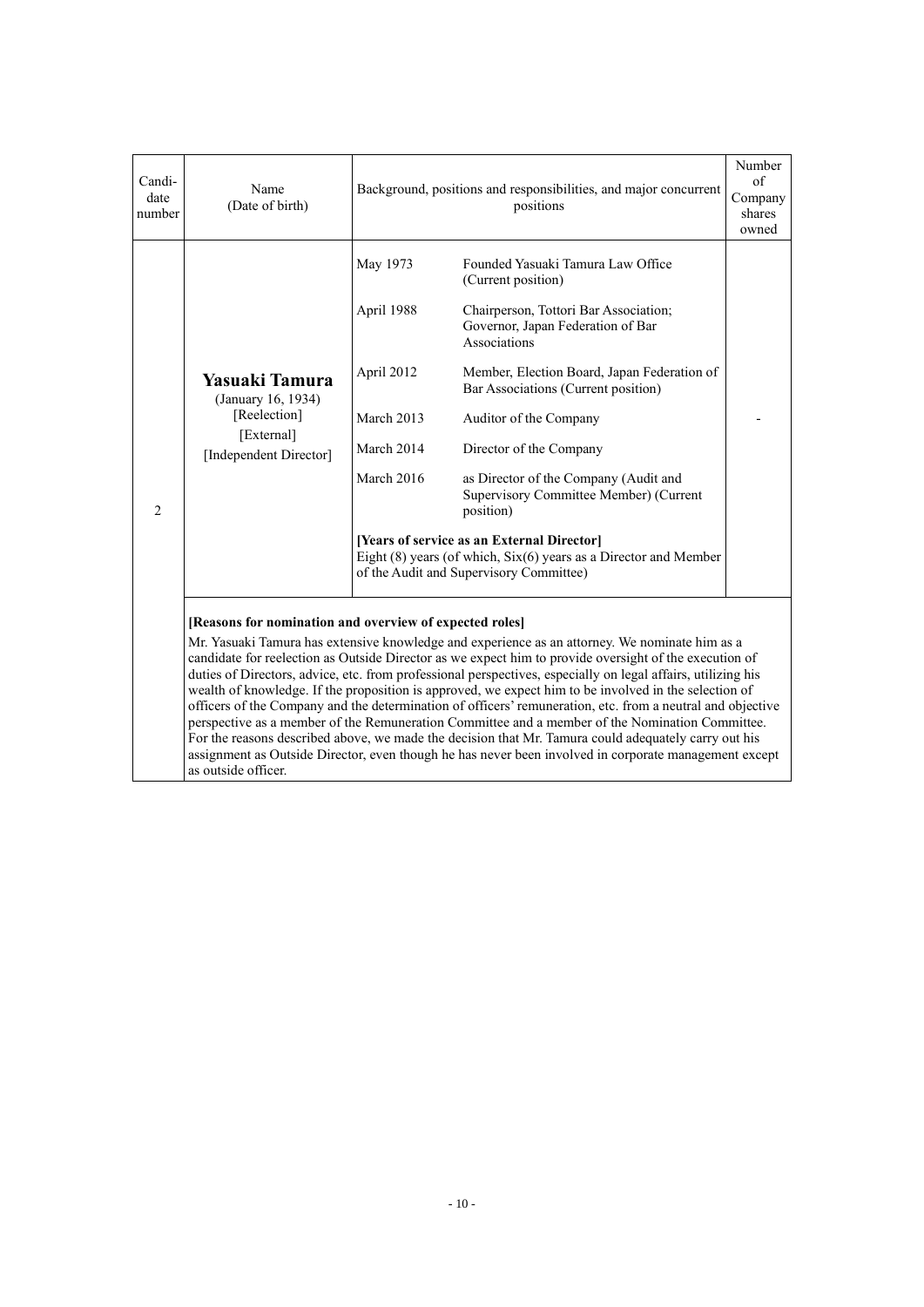| Candi-<br>date<br>number                                                                                                                                                                                                                                                                                                                                                                                                                                                                                                                                                                                                                                                                                                                                                                                                                                                                                                                                                                                | Name<br>(Date of birth)                                                                     | Background, positions and responsibilities, and major concurrent                                                                 | Number<br>$\sigma$ f<br>Company<br>shares<br>owned                                                                                                                                                                                                                                                                                                                                                                                                                                                                                                        |  |
|---------------------------------------------------------------------------------------------------------------------------------------------------------------------------------------------------------------------------------------------------------------------------------------------------------------------------------------------------------------------------------------------------------------------------------------------------------------------------------------------------------------------------------------------------------------------------------------------------------------------------------------------------------------------------------------------------------------------------------------------------------------------------------------------------------------------------------------------------------------------------------------------------------------------------------------------------------------------------------------------------------|---------------------------------------------------------------------------------------------|----------------------------------------------------------------------------------------------------------------------------------|-----------------------------------------------------------------------------------------------------------------------------------------------------------------------------------------------------------------------------------------------------------------------------------------------------------------------------------------------------------------------------------------------------------------------------------------------------------------------------------------------------------------------------------------------------------|--|
| 3                                                                                                                                                                                                                                                                                                                                                                                                                                                                                                                                                                                                                                                                                                                                                                                                                                                                                                                                                                                                       | Tomoaki Seko<br>(February 15, 1971)<br>[Reelection]<br>[External]<br>[Independent Director] | October 1992<br>April 2006<br>March 2014<br>March 2016<br>[Other major concurrent positions]<br>Audit and Supervisory Committee) | Joined Deloitte Touche Tohmatsu LLC<br>Joined the Tottori Himawari Fund Law Office<br>(currently, Tottori Aozora Law Office)<br>(Current position)<br>Auditor of the Company<br>as Director of the Company (Audit and<br>Supervisory Committee Member) (Current<br>position)<br>Tottori Airport Building Co., Ltd. External Auditor<br>THE SAN-IN GODO BANK, LTD. External Director<br>(Member of the Audit and Supervisory Committee)<br>[Years of service as an External Director]<br>$Six(6)$ years (period of service as a Director and Member of the |  |
| [Reasons for nomination and overview of expected roles]<br>Mr. Tomoaki Seko has extensive knowledge and experience as an attorney and certified public accountant.<br>We nominate him as a candidate for reelection as Outside Director as we expect him to provide oversight<br>of the execution of duties of Directors, advice, etc. from professional perspectives, especially on legal<br>affairs and accounting, utilizing his wealth of knowledge. If the proposition is approved, we expect him to<br>be involved in the selection of officers of the Company and the determination of officers' remuneration,<br>etc. from a neutral and objective perspective as the Chairperson of the Remuneration Committee and a<br>member of the Nomination Committee. For the reasons described above, we made the decision that Mr.<br>Seko could adequately carry out his assignment as Outside Director, even though he has never been<br>involved in corporate management except as outside officer. |                                                                                             |                                                                                                                                  |                                                                                                                                                                                                                                                                                                                                                                                                                                                                                                                                                           |  |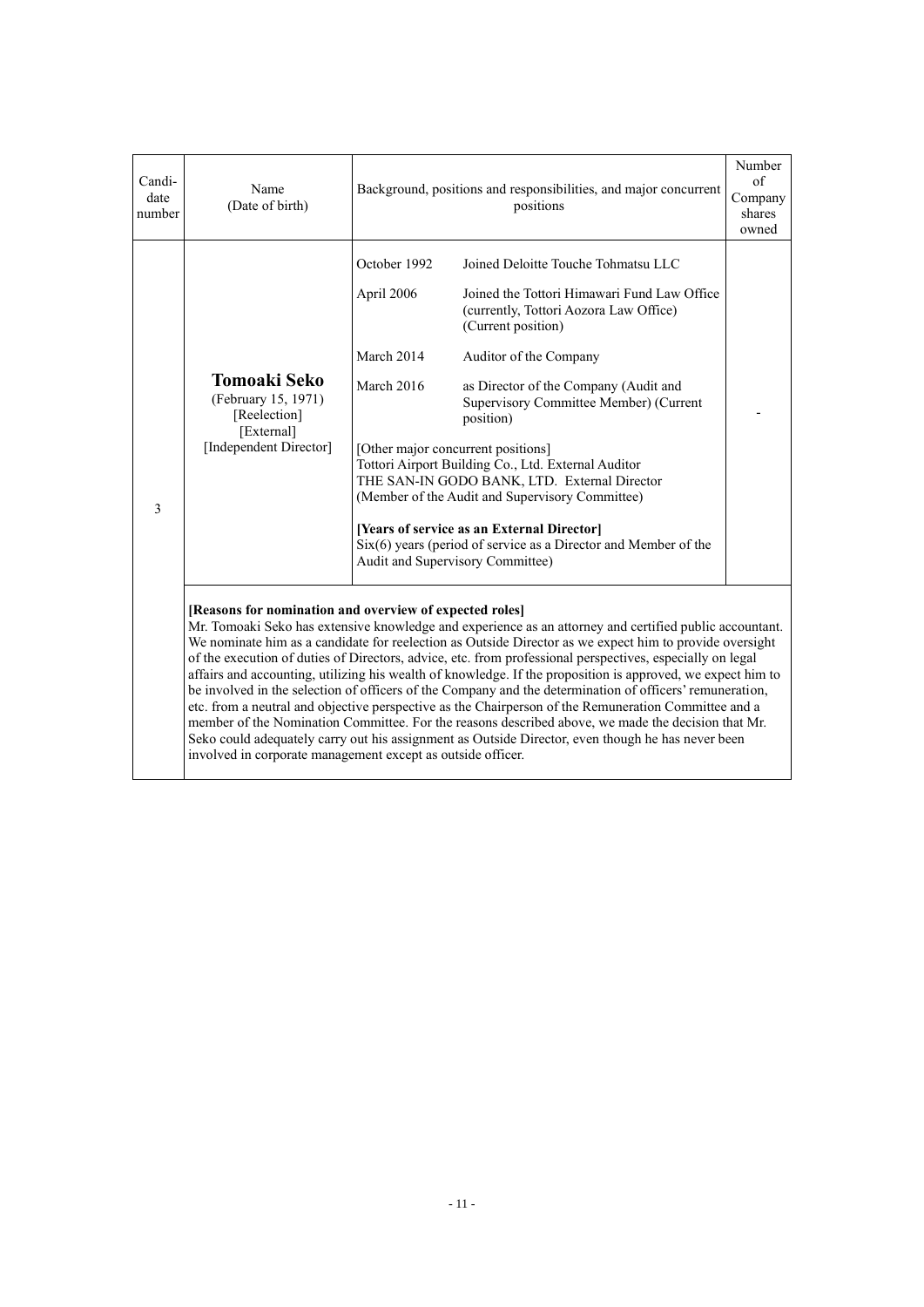| Candi-<br>date<br>number | Name<br>(Date of birth)                         | Background, positions and responsibilities, and major concurrent                                                                                                                                                                                                                                                                                                                                                                                                                                                                                                                                                                                                                                                                                                                                                                                                                                                                      | Number<br>of<br>Company<br>shares<br>owned                                                                                                         |  |  |  |
|--------------------------|-------------------------------------------------|---------------------------------------------------------------------------------------------------------------------------------------------------------------------------------------------------------------------------------------------------------------------------------------------------------------------------------------------------------------------------------------------------------------------------------------------------------------------------------------------------------------------------------------------------------------------------------------------------------------------------------------------------------------------------------------------------------------------------------------------------------------------------------------------------------------------------------------------------------------------------------------------------------------------------------------|----------------------------------------------------------------------------------------------------------------------------------------------------|--|--|--|
|                          |                                                 | October 2001                                                                                                                                                                                                                                                                                                                                                                                                                                                                                                                                                                                                                                                                                                                                                                                                                                                                                                                          | Joined Ernst & Young ShinNihon (currently,<br>Ernst & Young ShinNihon LLC)                                                                         |  |  |  |
|                          |                                                 | May 2005                                                                                                                                                                                                                                                                                                                                                                                                                                                                                                                                                                                                                                                                                                                                                                                                                                                                                                                              | Registered as a Certified Public Accountant                                                                                                        |  |  |  |
|                          |                                                 | January 2011                                                                                                                                                                                                                                                                                                                                                                                                                                                                                                                                                                                                                                                                                                                                                                                                                                                                                                                          | Founded Ikehara CPA Office (Current<br>position)                                                                                                   |  |  |  |
|                          | Koichi Ikehara                                  | March 2011                                                                                                                                                                                                                                                                                                                                                                                                                                                                                                                                                                                                                                                                                                                                                                                                                                                                                                                            | Registered as a Certified Public Tax<br>Accountant                                                                                                 |  |  |  |
|                          | (January 5, 1978)<br>[Reelection]               | March 2015                                                                                                                                                                                                                                                                                                                                                                                                                                                                                                                                                                                                                                                                                                                                                                                                                                                                                                                            | Auditor of the Company                                                                                                                             |  |  |  |
|                          | [External]<br>[Independent Director]            | March 2016                                                                                                                                                                                                                                                                                                                                                                                                                                                                                                                                                                                                                                                                                                                                                                                                                                                                                                                            | as Director of the Company (Audit and<br>Supervisory Committee Member) (Current<br>position)                                                       |  |  |  |
| 4                        |                                                 | [Other major concurrent positions]<br>Auditor, Tottori Institute of Industrial Technology, a local<br>independent administrative corporation                                                                                                                                                                                                                                                                                                                                                                                                                                                                                                                                                                                                                                                                                                                                                                                          |                                                                                                                                                    |  |  |  |
|                          |                                                 |                                                                                                                                                                                                                                                                                                                                                                                                                                                                                                                                                                                                                                                                                                                                                                                                                                                                                                                                       | [Years of service as an External Director]<br>Six (6) years (period of service as a Director and Member of the<br>Audit and Supervisory Committee) |  |  |  |
|                          | corporate management except as outside officer. | [Reasons for nomination and overview of expected roles]<br>Mr. Koichi Ikehara has extensive knowledge and experience as a certified public accountant. We nominate<br>him as a candidate for reelection as Outside Director as we expect him to provide oversight of the<br>execution of duties of Directors, advice, etc. from professional perspectives, especially on accounting and<br>tax affairs, utilizing his wealth of knowledge. If the proposition is approved, we expect him to be involved<br>in the selection of officers of the Company and determination of officers' remuneration, etc. from a neutral<br>and objective perspective as the Chairperson of the Nomination Committee and a member of the<br>Remuneration Committee. For the reasons described above, we made the decision that Mr. Ikehara could<br>adequately carry out his assignment as Outside Director, even though he has never been involved in |                                                                                                                                                    |  |  |  |

Notes: 1. There are no conflicts of interest between the Company and any of the candidates.

- 2. Yasuaki Tamura, Tomoaki Seko, and Koichi Ikehara are candidates for the positions of External Director. 3. Yasuaki Tamura, Tomoaki Seko, and Koichi Ikehara have been designated as Independent Directors in
- accordance with the provisions set forth by the Tokyo Stock Exchange, Inc., and the Exchange has been thus notified.
- 4. Based on Article 427, Paragraph 1 of the Companies Act, with respect to the liability set forth in Article 423, Paragraph 1 of the Act, if there is good faith between the Company and Mr. Kazuhito Ichikawa, Mr. Yasuaki Tamura, Mr. Tomoaki Seko, and Mr. Koichi Ikehara and no gross negligence on the part of the latter, the Company will conclude with each individual a contract for a limitation of liability that limits liability up to the limit set by laws and regulations and will continue said contract if the reappointment of each of the aforementioned individuals is approved.